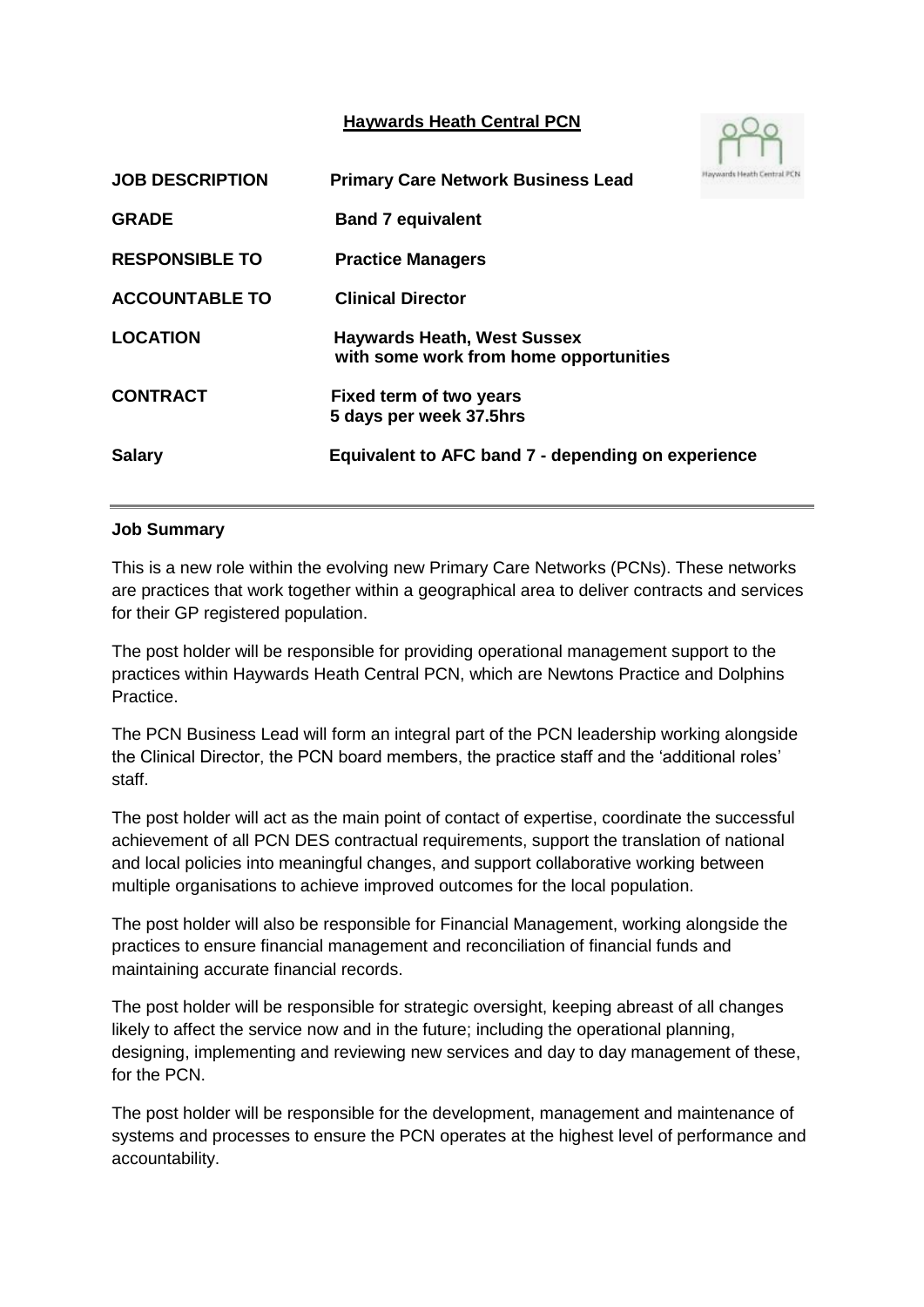## **MAIN DUTIES AND RESPONSIBILITIES**

The post holder will:

.



- a. Be the first point of contact for the PCN board members with regard to delivery of PCN projects/schemes.
- b. Analyse service specification, performance indicators and data collection requirements to inform design for new PCN services
- c. Develop job descriptions, person specifications and selection and recruitment activities for new services (if required) to ensure the correct interpretation of the PCNs requirements have been understood
- d. Support service delivery by being the conduit between the service provider and the PCN and its member practices, thereby ensuring integration of the new service staff into existing teams and working processes
- e. Develop metrics and other arrangements to support the subcontracting of services and subsequent contract management
- f. Be responsible for the management of operational processes of the PCN and for the development of Standard Operating Procedures for PCN services
- g. Manage financial requirements on behalf of the PCN
- h. Co-ordinate training and development of PCN clinical/administrative staff
- i. Support recruitment, induction and training of new PCN staff
- j. Co-ordinate HR Management of PCN staff, including managing appraisals and Personal Development Plans
- k. Collate feedback / analysis data on behalf of the PCN to report to the CCG and other organisations as required
- l. Manage the workflow processes in relation to the above
- m. Help develop joint working and relationships across networks and its stakeholders.
- n. Maintain relationships across all core member Practices
- o. Build external relationships and identify opportunities to work with wider system partners
- p. Drive continuous improvement across the PCN
- q. Develop and maintain all PCN databases and policies
- r. Develop and maintain social media platforms for the PCN
- s. Carry out any other duties as may reasonably be required by the Clinical Director, PCN Board and its members.

This job description and the above areas of responsibility are an indication of the role and could be subject to change.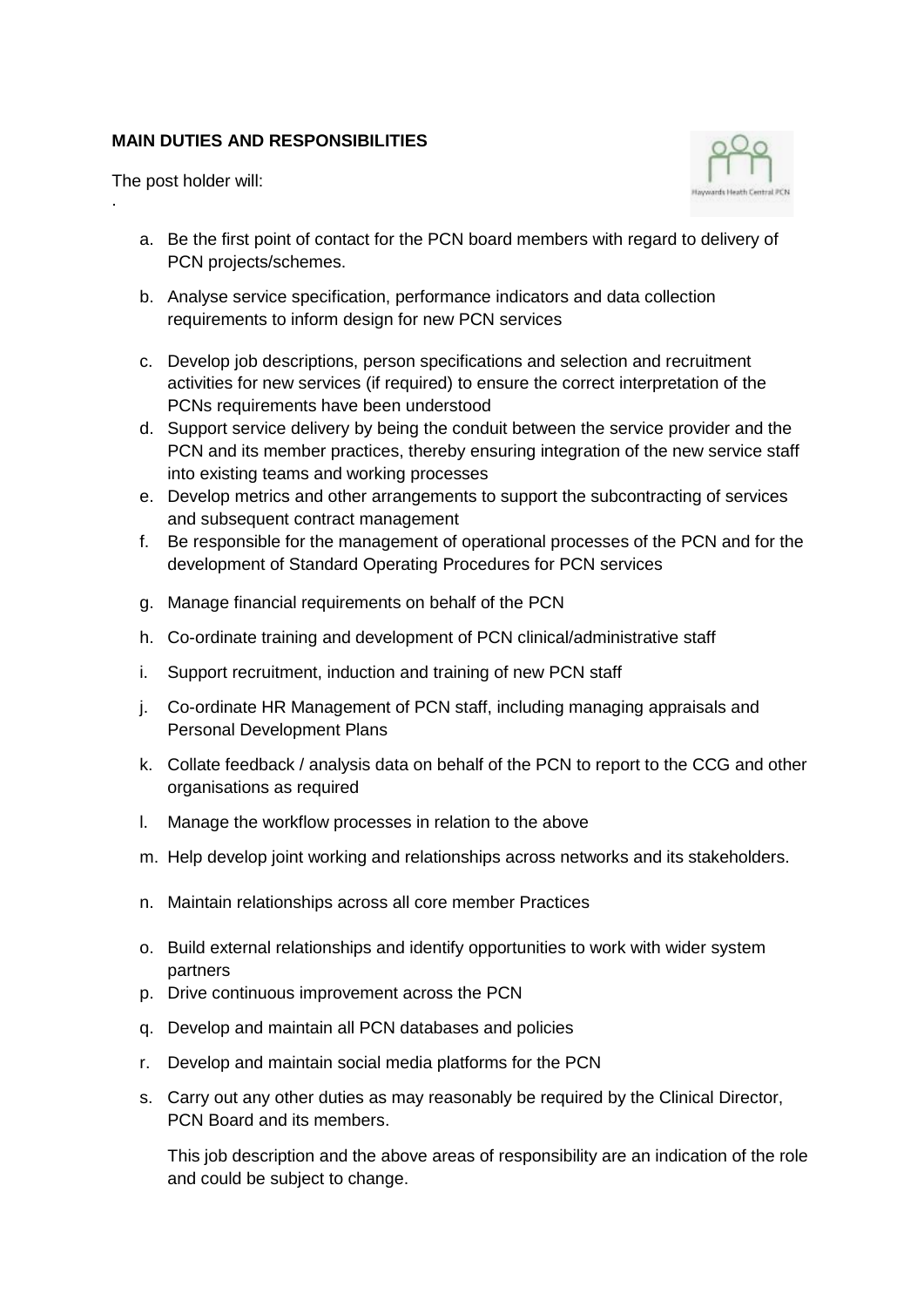### **Confidentiality**

All staff are required to respect the confidentiality of all PCN business and the business of the PCN's staff, residents, patients and general public which they may learn in the execution of their duties.

#### **Data Protection**

All staff are expected to adhere to the regulations regarding the Data Protection Act 1984 and 2018.

#### **Health and Safety**

To carry out the duties placed on employees by the Health and Safety at Work Act 1974 i.e.

- 1) To take reasonable care for the Health and Safety of themselves and of other persons who may be affected by their acts or omissions at work.
- 2) To co-operate with their employer as far as is necessary to meet the requirements of the legislation.
- 3) Maintain adequate levels of physical fitness to ensure that manual handling procedures can be carried out safely and effectively

Not to intentionally or recklessly interfere with or misuse anything provided in the interest of health, safety or welfare in the pursuance of any relevant statuary provision.

#### **No Smoking**

In order to protect the health of employees, patients and visitors, Haywards Heath PCN operates a No Smoking Policy. Therefore smoking is prohibited in all practice buildings and grounds.

#### **Equality and Diversity**

To ensure that all duties are carried out to the highest possible standard, and in accordance with current quality initiatives within the area of work and Managing Diversity and Equal Opportunities in Employment Policy.

#### **Risk Management**

To have a commitment to identifying and minimising risk, report all incidents and report to manager any risks, which need to be assessed.

#### **Professional Registration**

All qualified / professional staff are required to adhere to the relevant Code of Practice (and other guidance issued by them). It is the responsibility of the individual concerned to keep professionally registered and updated in accordance with the requirements of the relevant Code of Practice and to follow guidance issues by the professional body.

#### **Policies and Procedures**

The post holder is expected to comply with all relevant PCN policies, procedures and guidelines.